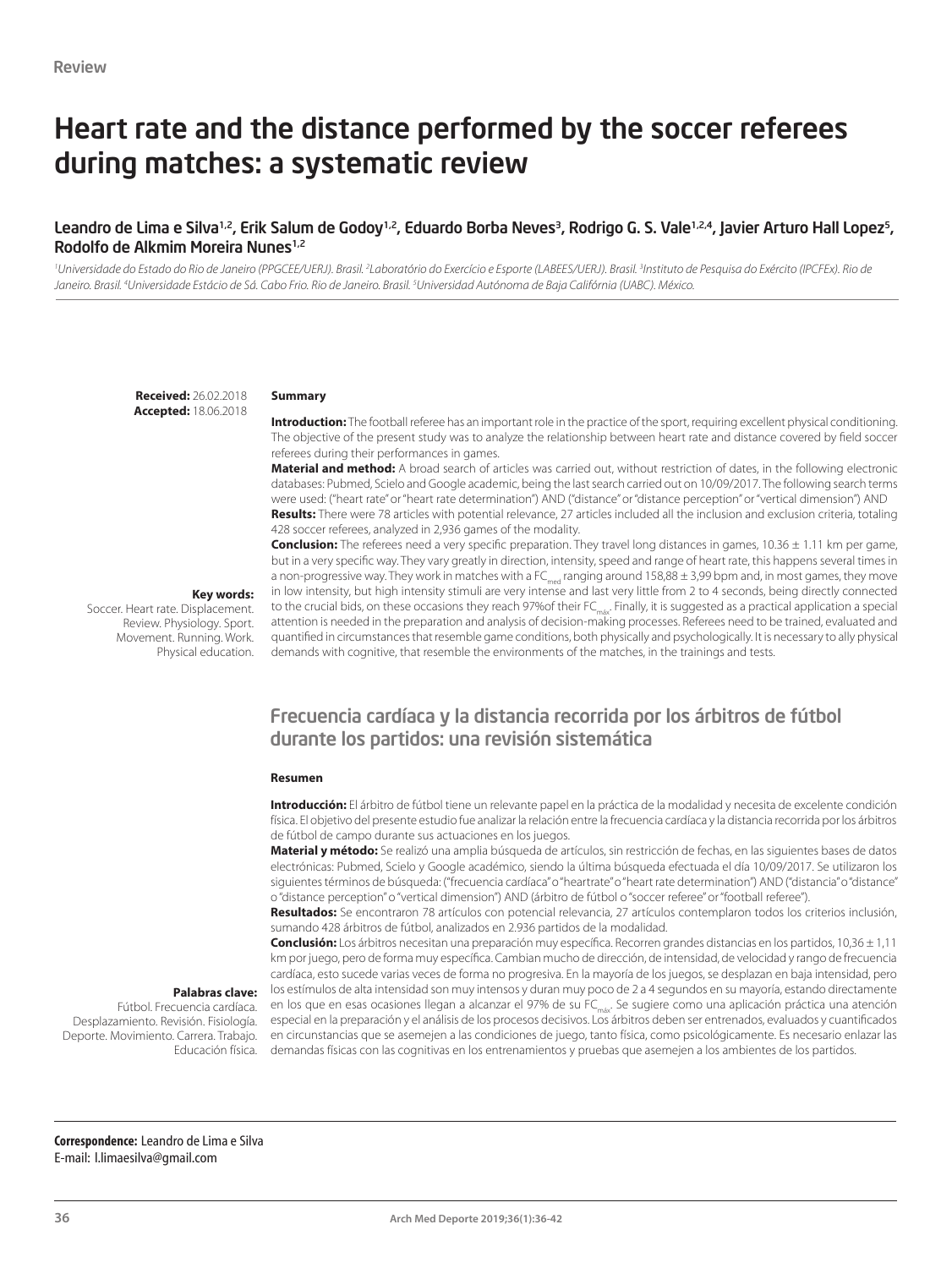# Introduction

Soccer referees play an important role in the game as they are responsible for applying the match rules, making it possible to take fair and comfortable decisions that are definitive and that validate the outcome of the dispute<sup>1</sup>. .

The referee must be able to follow movements as closely as possible by finding a well-angled view. This enables referees to be impartial and fair, disconnected from any psychological or physical presssure $2-3$ , a practice that requires good resistance to carry out intermittent and prolonged exercises4 .

Scientific interest for soccer has increased considerably, as the sport is more dynamic. From the 1990s, research – which until that point had been too contingent – became more systematic, yet the change to the game pattern introduced by the W0rld Championship Team in 1994 appears to have been a milestone for both soccer and the academic community dedicated to studying this sport. Numerous relevant studies intensified after that event<sup>4</sup>. .

Yet the majority of studies focus on the player. Few studies address the physical needs of the football referee, as this person plays a role in the game and reaches very high heart rates. Catteral *et al*. 6 carried out research verifying that during matches, football referees reach average heart rate values (HR) of 165 beats/min<sup>-1</sup>. Other studies<sup>7-9</sup> discovered equivalent values and in some cases even higher HR values during matches. These values correspond to approximately 85-90% of the maximum heart rate (HRmax)<sup>7,9,10</sup>. It would be reasonable to affirm that a suitable level of physical aptitude is required, principally of the cardio-respiratory system. Blood lactate increased substantially when comparing the pre-game assessment of the referee to the post-game assessment in the study by Castillo *et al*. 11. Supporting the aforementioned, it is suggested that the anaerobic system is stimulated during matches.

The highest rate of injuries obtained by these professionals occurs during strenuous preparation<sup>12</sup>. The International Federation of Associated Football (FIFA) created a periodical test inspired on the movements carried out by referees during matches<sup>13</sup>, which are strenuous in nature, setting another obstacle to attain so that football referees can be considered fit to participate in matches. To do this it is necessary to plan and carry out effective and specific training sessions.

However, until now there have been no systematic reviews analysing the effect of the heart rate of soccer referees, or about the distance covered during matches. In this regard, the aim of this study was to analyse the relationship between heart rate and the distance covered by soccer referees on the pitch during their participation in matches.

# Material and method

The literary review was performed in accordance with the PRISMA14 guidelines for systematic reviews and meta-analyses. A broad search was carried out, with no date restrictions, of the following electronic databases: Pubmed, Scielo and Google Academic, with the latter search carried out on 10/09/2017.

The following descriptions were entered in accordance with DeCS and MASH, highlighting that descriptions with no link or affinity to the focus and objective of the research were excluded: ("heart rate" or "heart rate determination") AND ("distance" or "distance perception" or "vertical dimension") AND ("*arbitro de fútbol"*, "soccer referee" or "football referee"). It is worth noting that the last three terms were used to provide a direct connection to the study objective and because they are terms used in the articles available in the databases used in this review in which the focus is the soccer referee, as neither the DeCS or MESH presented descriptions related to these terms nor their possible synonyms. Furthermore, three descriptions were used at the same time, always combining a description of each study variable (HR and distance covered) with a description related to the target demographic (soccer referees) until all possible combinations had been used.

The inclusion criteria used for the studies were: a) studies performed with central referees on soccer fields; b) studies that analysed and/ or quantified the heart rate and distance covered during matches; c) articles in English and Portuguese. The exclusion criteria used were: a) studies that only addressed heart rate and/or distance covered by referees in other activities or settings, that were not carrying out their activities during soccer matches on pitches; b) studies that did not aim to analyse matches in sub 20 and professional categories, as it is a reality within this sport that the athletes in the sub 20 category are frequently bound to the athletes in the category above, and they also compete in matches in the professional category; c) studies published before 1994. After inclusion, the studies were quantified related to the risk of bias according to the Loney scale<sup>15</sup>, suitable for crosscutting studies, whose maximum score to be reached in a study is 8 points. As a result, regarding the criteria used, the search was given pursuant to the following flowchart.

## Results

The search of the electronic databases produced 78 potentially relevant articles, 27 articles that met all the inclusion and exclusion criteria, totalling 428 participants, all of which were professional-level central soccer field referees. The studies analysed the referees during their performances in soccer matches, which overall, including the studies found, revealed an analysis of these referees in 2,936 soccer matches. In all the studies, where necessary, a level of significance of p<0.05 was employed. The analysed articles were displayed to address the variables of interest in this systematic review. To do this, the studies were separated into two tables: the first with the aim of presenting the articles included in the research, and the second focusing on the variables of interest for this study (Figure 1).

Table 1 displays the descriptive characteristics of the 27 articles included in the review.

Table 2 displays the descriptive characteristics of the 27 articles included in the review. The first two columns identify the study, the first column indicates the bibliographic reference, and the second describes the study authors and year. The others present the average age of the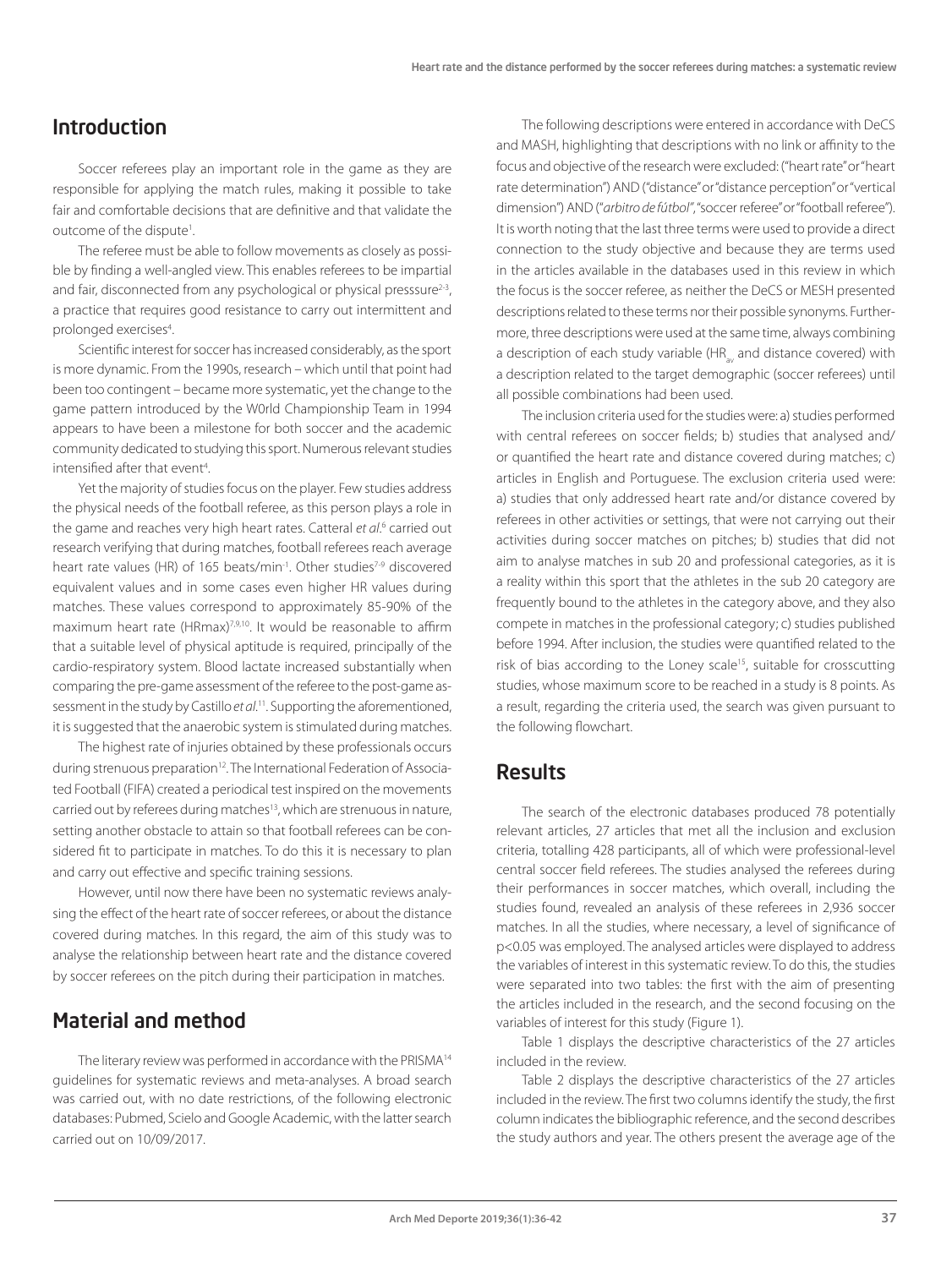

#### **Figure 1. Flow chart displaying the search criteria, selection of studies included and reasons for excluding studies from the review.**

study sample, the distance covered by the referees in the matches, and the  $HR_{av}$  and  $HR_{max}$ .

In terms of distance covered in the studied matches, the average was 10.36 ± 1.11 km, with 2,917 matches analysed. Only one article mentioned the length of refereeing experience<sup>37</sup>, which separated its demographic into two groups: experienced and inexperienced referees.

With regards to the movement pattern during the distance covered in the match, various articles performed analyses whilst considering the type of movement pattern<sup>6,7,9,16-19,26,27,29,33,40,41</sup>, where the types of movements described did not vary in terms of naming. In general, the patterns were described as: stopped, walking, jogging, running, running fast, sprinting and moving backwards. In all of these articles, the cut-off speed for the "running fast" mode was >18 km/hr or 5 m/sec.

An interesting fact was revealed in the studies mentioned, which was not thoroughly discussed by any of them: the time and distance covered in the backwards movements were much greater than in "sprint". Silva<sup>40</sup> verified in his results that the "sprints" represented less than 1% of the total playing time.

The other articles6,7,9,17-19,23-25,29-31,34,35,37-40 performed their analyses based on the intensity of the movement, and, in all of them, the related cut-off point to define high intensity was >18 km/or or >5 m/sec. The results from these studies were very coherent in affirming that the referee, for the most part of the game, moves at low speed, but very intermittently, where the average speed – taken as the base for all the studies – was  $5.9 \pm 0.26$  km/hr, but with short, high-intensity peak lasting an average of  $3 \pm 1.41$  seconds. In these short peaks, the average maximum speed in the studies found was 19.84 ± 1.56 km/h. The highest value of maximum speed of a referee in the studies included in this systematic review was 25.96 km/hr, discussed in the study by Silva<sup>39</sup>.

The HR<sub>av</sub> of the articles found was 158.88  $\pm$  3.99 bpm and the average HR<sub>av</sub> was 185.02  $\pm$  6.99 bpm. When relating the percentage of HR<sub>av</sub> and HR<sub>max</sub>, the HR<sub>av</sub> of the studies displayed in Table 2 was 85.64  $+ 1.94\%$  of the HR

Some studies<sup>21,22,37,38</sup> - for analytical purposes - divided the HR into bands based on the percentage in relation to  $HR_{\text{max}}$  and sought to measure the time spent in each band during the game. Roman *et al.*21 define these phases as follows: phase 1 (<35%), phase 2 (35-59%), phase 3 (60-79%), phase 4 (80-89%) and phase 5 (>90%) of the HR<sub>max</sub> estimated using the Karvonen formula. Cipriano *et al*. 38 established these phases via absolute intervals of the HR as follows: phase 1 (75-104 bpm), phase 2 (105-125 bpm), phase 3 (126-146 bpm), phase 4 (147-167 bpm) and phase 5 (168-188 bpm), based on a maximum stress test in a laboratory; these authors separated phases 4 and 5 as performance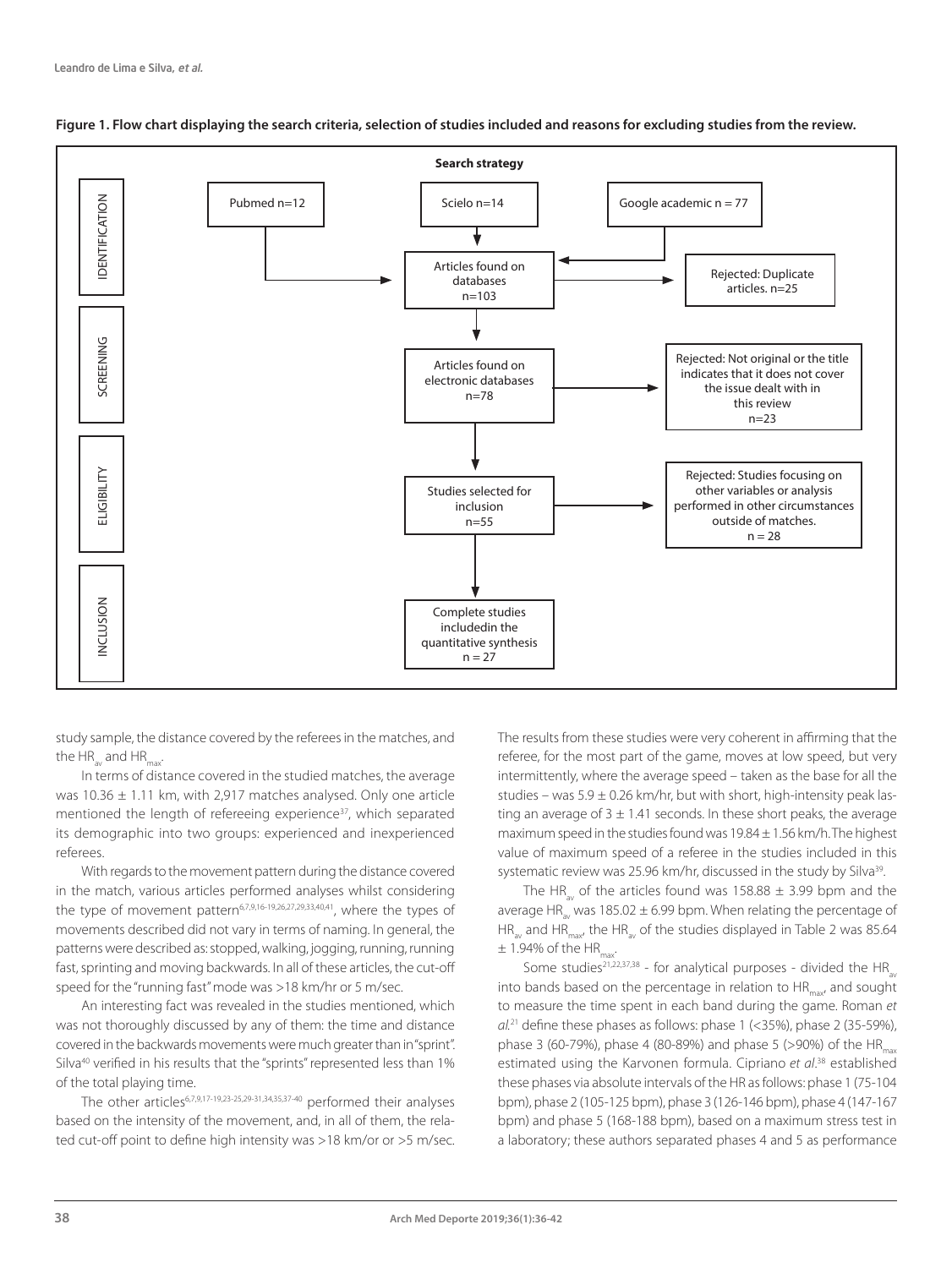| Ref. | <b>Author/Year</b>              | <b>Competition</b><br>(Referees / No. of Matches)         |                   | Score on the<br><b>Loney Scale</b> |  |
|------|---------------------------------|-----------------------------------------------------------|-------------------|------------------------------------|--|
| (8)  | Johnston, McNaughton (1994)     | Tasmania State League                                     | 10/10             | 5                                  |  |
| (16) | Da Silva, Rodriguez-Añez (1999) | Paranaense Championship series A                          | 9/9               | $\overline{4}$                     |  |
| (17) | D'ottavio, Castagna (2001)      | Italian Championship series A                             | 33/96             | $\overline{7}$                     |  |
| (7)  | D'ottavio, Castagna (2001)      | Italian Championship series A                             | 18/18             | 6                                  |  |
| (9)  | Krustrup, Bangsbo (2001)        | Denmark League 1st and 2nd Div.                           | 27/43             | 8                                  |  |
| (18) | Castagna (2002)                 | Italian Championship A and B                              | 22/22             | $\overline{7}$                     |  |
| (19) | Rebelo et al. (2002)            | Portuguese Championship                                   | 8/8               | $\overline{4}$                     |  |
| (20) | Roman et al. (2004)             | Paranaense Championship 1998                              | 12/15             | $\overline{4}$                     |  |
| (21) | Roman et al. (2004)             | Paranaense Championship 1st Div.                          | 12/12             | $\overline{4}$                     |  |
| (22) | Helsen, Bultynck (2004)         | Euro Cup 2000                                             | 17/31             | 6                                  |  |
| (23) | Castagna C et al. (2004)        | Italian Championship Series A and European Cup            | 13/13             | 6                                  |  |
| (24) | Mallo et al. (2007)             | World Cup sub-17                                          | 12/12             | 5                                  |  |
| (25) | Weston et al. (2007)            | English Premier League 1st Div.                           | 19/254            | $\overline{7}$                     |  |
| (26) | Oliveira et al. (2008)          | Paulista Championship Sub 20                              | 8/8               | 5                                  |  |
| (27) | Da Silva et al. (2008)          | Paranaense Championship series A and B                    | 29/29             | 5                                  |  |
| (28) | Silva (2008)                    | Paranaense Championship A and B 2005 and 2006             | 10/30             | $\overline{7}$                     |  |
| (29) | Da Silva et al. (2010)          | Paranaense and Paulista Championships                     | 16 (PN=9+SP=7)/16 | 6                                  |  |
| (30) | Vieira et al. (2010)            | Potiguar Championship 2009                                | 11/21             | $\overline{4}$                     |  |
| (31) | Weston et al. (2010)            | English Premier League 1st Div                            | 22/778            | $\overline{7}$                     |  |
| (32) | Ardigò (2010)                   | Italian Championship 6th and 7th Divisions                | 6/20              | 5                                  |  |
| (33) | Da Silva et al. (2011)          | Paranaense Championship Series A                          | 10/30             | 6                                  |  |
| (34) | Weston et al. (2011)            | <b>English Premier League</b>                             | 59/1269           | $\overline{7}$                     |  |
| (35) | Dos Santos V et al. (2012)      | Bahiano Championship 2012                                 | 30/138            | 6                                  |  |
| (36) | Roman et al. (2012)             | Paranaense Championship                                   | 12/12             | $\overline{4}$                     |  |
| (37) | Silva (2014)                    | Cearense Championship 3rd Division, Sub 20 and UNIMED Cup | 28/28             | 6                                  |  |
| (38) | Cipriani (2015)                 | Portuguese League 2013 and 2014                           | 1/11              | 5                                  |  |
| (39) | Silva (2016)                    | Goiano Championship 2016                                  | 2/3               | 5                                  |  |

|  |  |  |  | Table 1. Studies included in the systematic review. |  |
|--|--|--|--|-----------------------------------------------------|--|
|--|--|--|--|-----------------------------------------------------|--|

Ref.: bibliographic reference; Author/Year: author and year the study was created; Competition: competition used to gather data; PN: referee from the state of Paraná in Brazil; SP: referee from the state of Sao Paulo in Brazil.

categories, but these bands are those in which the intensities are above the anaerobic threshold and below the VO<sub>2</sub>max value, and it is expected that only trained individuals display this kind of performance. Furthermore, if efforts are made to study their results, it should be affirmed that the referees spent 50-69% of the match time in phase 4, above the anaerobic threshold.

# **Discussion**

The aim of this systematic review was to identify studies in literature that address the physical demands of central soccer referees during matches. The studies analysed in this systematic review support Reilly and Gregson<sup>42</sup>, who affirm that the distance covered by referees during soccer matches varies from 9 to 13 km. Despite the major advances made in soccer in terms of physical foundations, already in 1988 the work by Asami *et al.* - pioneering in their description of the motor actions performed by soccer referees and considered a classic in this field<sup>41</sup> – related their results that back up this distance. In this study the authors analysed the distance covered in a match by two classes of referees: one with those from the Japanese league, i.e. national referees, and the other international referees. The average movement of the national referees was 10.168 ± 756 metres, whilst international referees revealed an average movement of  $9.736 \pm 1.077$  metres.

A large part of the studies found mention the distance covered, measuring this distance in each motor action carried out by these professionals during games. The referee spends a large amount of time performing low-intensity activities: walking or jogging. Some studies affirm that they walk more, whilst others claim that referees jog more during the game. This will depend in great measure on the intensity of the game. The percentage related to walking in the articles was between 30 and 60% during the match. This large variation in the walking percentage in matches seems to be influenced on the region where the match takes place. In the case of Brazilian referees, they walked 58% of the total time of the match, whilst another study of Danish referees<sup>9</sup>, revealed a game time of 40% walking, and Japanese and Portuguese referees walked for 33% of the match<sup>19,41</sup>. The difference in game style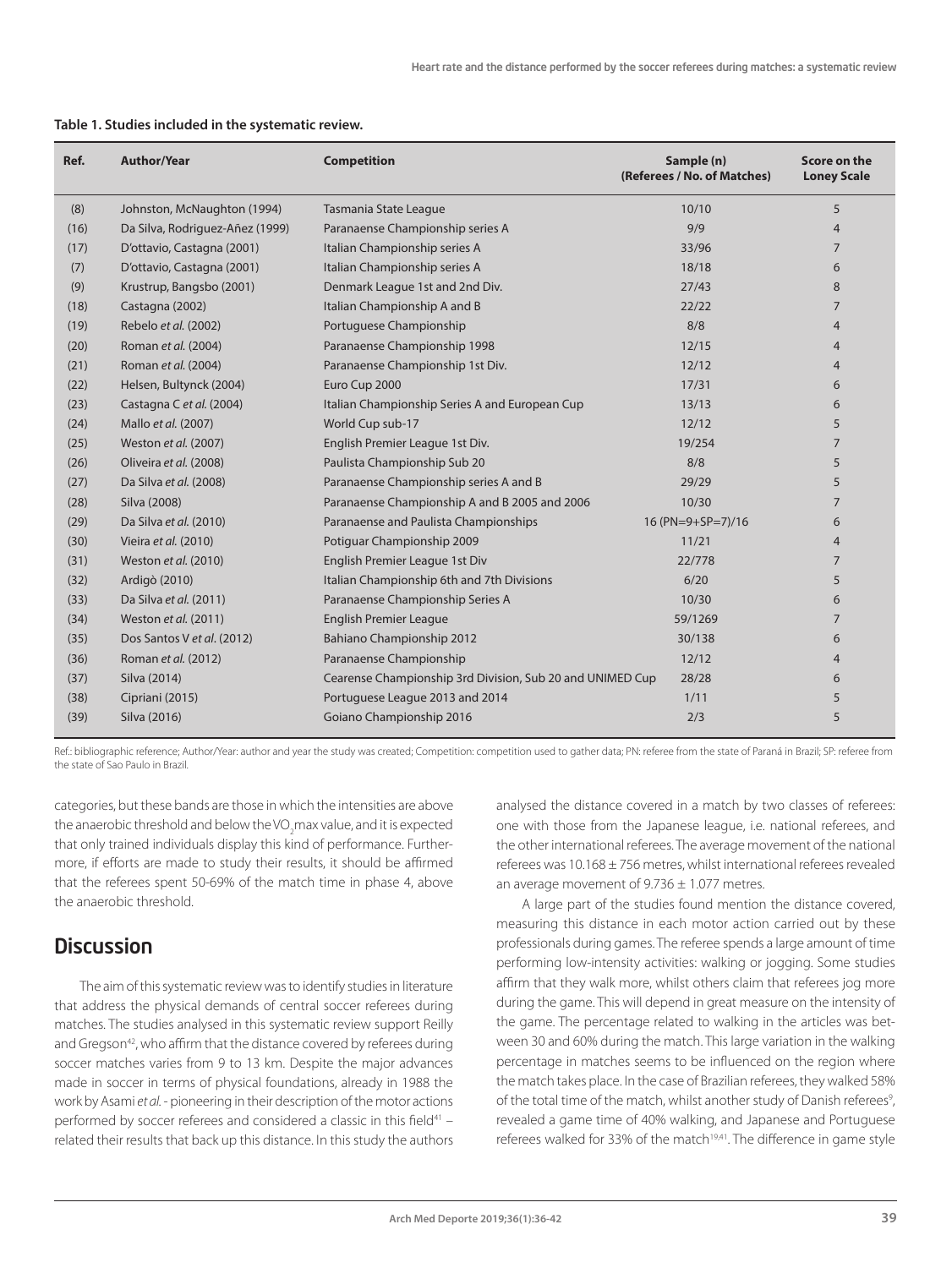#### Table 2. Distance covered, HR<sub>av</sub> and HR<sub>max</sub> of the soccer referees during the matches.

| Ref. | <b>Author/Year</b>              | Average age<br>of the sample | <b>Distance</b><br>covered | $HR_{av}$               | $HR_{max}$                             |
|------|---------------------------------|------------------------------|----------------------------|-------------------------|----------------------------------------|
| (8)  | Johnston, McNaughton (1994)     |                              | $9.40 \pm 0.83$            | 1st half: 163           | 191.76                                 |
|      |                                 |                              |                            | 2nd half: 162           |                                        |
| (16) | Da Silva, Rodriguez-Añez (1999) |                              | $9.29 \pm 0.62$            |                         |                                        |
| (17) | D'ottavio, Castagna (2001)      | $37.8 \pm 2.1$               | 11.49±0.98                 |                         |                                        |
| (7)  | D'ottavio, Castagna (2001)      | $37.5 \pm 2.14$              | $11.17 \pm 1.69$           | $163 + 5$               | 183.5                                  |
| (9)  | Krustrup, Bangsbo (2001)        | 38 (from 29 to 47)           | $10.07 \pm 0.13$           | $162 + 2$               | 190.5                                  |
| (18) | Castagna (2002)                 | $37.0 \pm 2.4$               | $11.63 \pm 0.9$            |                         | $\hspace{1.5cm} \ldots \hspace{1.5cm}$ |
| (19) | Rebelo et al. (2002)            | 37±6.6                       | ----                       | $150 \pm 21.9$          | $176 + 17$                             |
| (20) | Roman et al. (2004)             | $37.1 \pm 6.8$               | $10.71 \pm 0.89$           | $---$                   | ---                                    |
| (21) | Roman et al. (2004)             | $35.5 \pm 6.7$               | 10.71±0.89                 | $156.5 \pm 13.2$        | $179.5 \pm 12.1$                       |
| (22) | Helsen, Bultynck (2004)         | $40.2 \pm 3.9$               |                            | $155 + 16$              | 182.35                                 |
| (23) | Castagna et al. (2004)          | $37\pm3$                     | $12.95 \pm 0.54$           |                         | $---$                                  |
| (24) | Mallo et al. (2007)             | $33.4 \pm 3.8$               | 11.05±0.93                 | $161 \pm 8$             | 187                                    |
| (25) | Weston et al. (2007)            | $40.1 \pm 4.9$               | $11.62 \pm 0.73$           | $---$                   |                                        |
| (26) | Oliveira et al. (2008)          | 26.79.73±4.13                | $9.35 \pm 1.02$            | $160.51 \pm 2$          |                                        |
| (27) | Da Silva et al. (2008)          | 38.9±3.8                     | $9.15 \pm 0.07$            | ---                     |                                        |
| (40) | Silva (2008)                    | 38.89±3.79                   | $9.18 \pm 0.39$            |                         |                                        |
| (29) | Da Silva et al. (2010)          | $PN = 38.44 \pm 4.0$         | $9.13 \pm 0.25$            |                         |                                        |
|      |                                 | SP=27.29±4.7                 | $10.03 \pm 0.84$           |                         |                                        |
| (30) | Vieira et al. (2010)            | $36.36 \pm 6.34$             | $10.50 \pm 0.35$           | $162.77 \pm 7.44$       | $182.22 \pm 7.72$                      |
| (31) | Weston et al. (2010)            | $(31-48)$                    | $11.53 \pm 0.74$           |                         |                                        |
| (32) | Ardigò (2010)                   | $22.6 \pm 2.4$               | 11.39±0.69                 | $163 + 8$               | 201                                    |
| (33) | Da Silva et al. (2011)          | $38 + 1.1$                   | $9.18 \pm 0.12$            |                         |                                        |
| (34) | Weston et al. (2011)            | $(22-49)$                    | 11.77±0.80                 |                         |                                        |
| (35) | Dos Santos et al. (2012)        | ---                          | 10.05                      |                         |                                        |
| (36) | Roman et al. (2012)             | $35.5 \pm 6.7$               | $10.71 \pm 0.89$           | $156.5 \pm 13.2$        | 179.5±12.1                             |
| (37) | Silva (2014)                    | Ref. Exp. 31.17±5.18         | Ref. Exp. 9.3±0.7          | 1st half: 157.23 ±12.92 | 1st half: 180.46+9.31                  |
|      |                                 | No Exp. 28.60±5.06           | No Exp. 8.8±0.9            | 2nd half: 155.31 ±12.43 | 2nd half: 181.62 ±15.84                |
| (38) | Cipriani (2015)                 | (one referee) 39             |                            | 159                     | 191                                    |
| (39) | Silva (2016)                    | 37.6±4.39                    | $9.2 \pm 0.65$             | ---                     | ---                                    |

Ref. Exp.: referee with experience: No Exp.: inexperienced referee; PN: Paraná; SP: São Paulo; 1st half: first part of 45 minutes of play; 2nd half: second part of 45 minutes of play; PN: referee from the state of Paraná in Brazil; SP: referee from the state of Sao Paulo in Brazil.

(between countries) should also be taken into account when the results found are compared.

It is agreed that the most used motor actions by referees are jogging and walking<sup>6-9,16-19,24,26,29,34,40,41</sup>, but it is also unanimous that the intensity of the game has a major influence on this aspect. The distance covered by the ball in the game directly influences the profile of referee behaviour<sup>24</sup>. The study by Weston et al.<sup>25</sup> performed with 19 referees, analysed 254 games in England during the Premier League. They studied a positive correlation of the physical performance of the referees with that of the players, and they also observed that the physical performance of the referees revealed a negative correlation between the first and second half of the matches; whereas the first half is very intense, this intensity tends to lessen in the second half, implying that referees may adopt more energy-saving behaviour. The study by Costa *et al*. 43, despite not being included in the articles of this systematic review, did not find any significant differences in the distance covered, nor in the maximum speed between the first and second halves of the match. Despite this, the average speed and the time that was spent at between 90-100% of the HR<sub>um</sub> were greater in the first half of the matches. This alternation of intensity between the match halves was also verified in other studies8,9,17,20,26,27.

Heart rate is another relevant factor. The  $HR_{max}$  during play represents on average 70 to 85% of the estimated  $HR_{max}$ . The study by Krustrup and Bangsbo<sup>9</sup> observed that the highest heart rate value reached by a referee in a match corresponded to almost 97% of his  $HR_{\text{max}}$ . This information could be linked to the literary data for soccer players. In this respect, it has been observed that the heart rate of a player during a match varies between 80 and 90% of the HR<sub>max</sub><sup>4446</sup>; values similar to those displayed by football referees.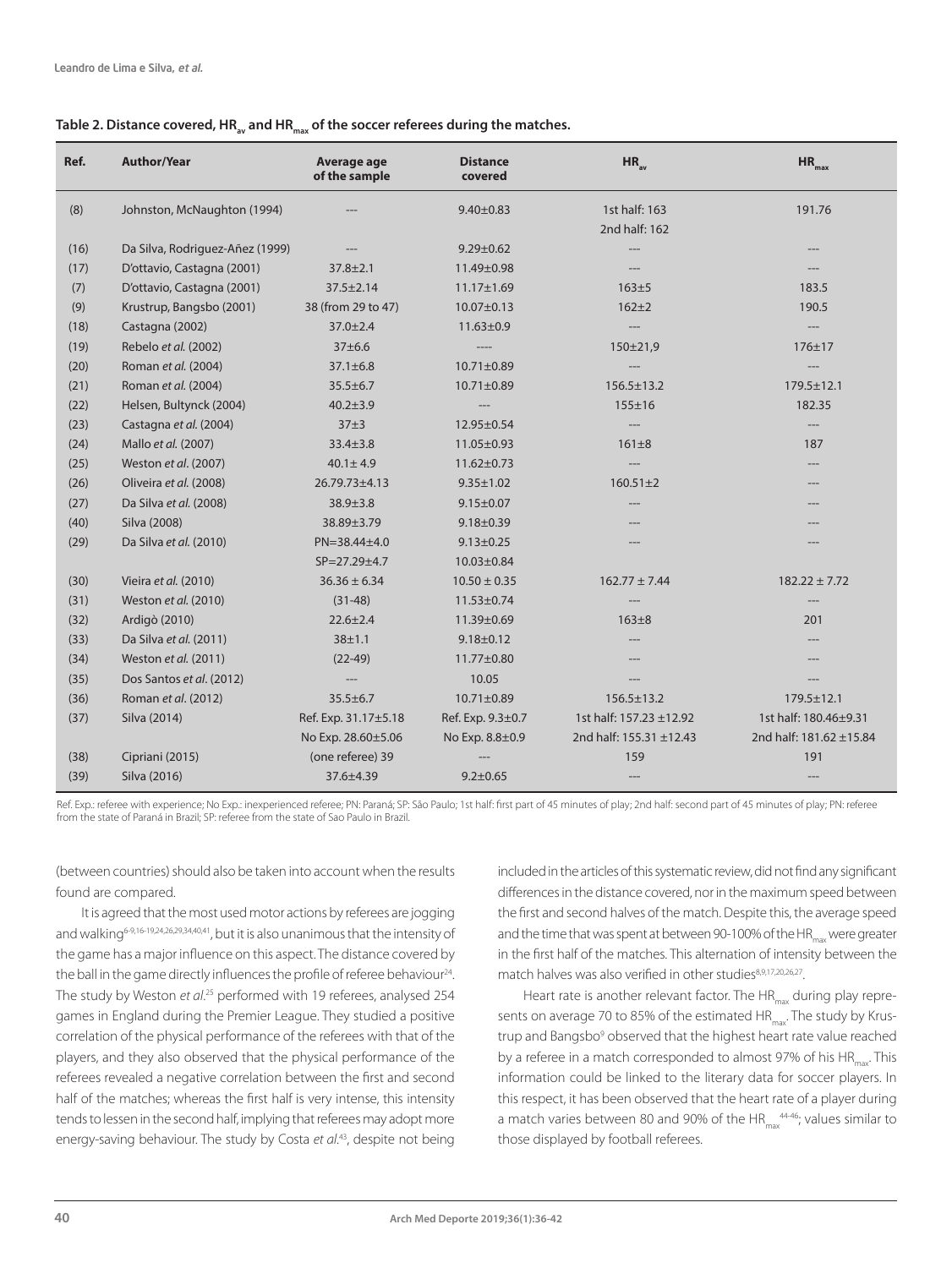The match requires referees to perform very unusual movements, of an excessively intermittent nature, with many very quick and unexpected pace changes. The most demanded energy-producing system is aerobic, but anaerobic interventions seem to be the most important for soccer referee performance. Despite this, these interventions occur less throughout a match. The studies in this systematic review support this lesser amount of high-intensity actions (sprints) and even relate that they are less used than backward movements of referees in matches6,8,9,17-19,24,25,29,40, 41.

On the other hand, despite physical condition being important, decision-making power is the crucial key to the game<sup>29</sup>. In this respect, some studies indicate that the most experienced referees tend to make more correct decisions<sup>22,25,30,31,34,36,37</sup>. Silva<sup>37</sup> concludes in his study that as well as tending to make more correct decisions, more experienced referees performed better in HC checks, even keeping up the pace between match halves. The study by Aoba *et al*. 47 revealed a significant difference between international and national level referees from the Japanese Football Association (JFA) in relation to the distance of the points in which fouls occurred to the place where the referees were positioned. In this study, the referees were assessed for distance of movement, distance from the points where fouls occurred to the place where the referees were positioned and heart rate. For all of these indicators, it seems that experience benefits referees in decision-making and in administrating physical effort during the game, a fact that requires further study, as it is necessary to analyse the distance at which the game actions occurred to where the referees were positioned at the decision-making instant. This can vary considerably and not alter the distance covered by the referee, and it is agreed that increased distance with relation to a game action makes it more difficult to evaluate. Perhaps this has occurred because more experienced referees tend to have better spatial evaluation of the field of play, and are able to alter their movement during the match, using less energy and reaching a comfortable distance at which to make assessments of the game.

In the case of referees from the Paranaense Soccer Federation<sup>36</sup>, this line of reasoning is backed up; the study performed with soccer referees relates that those with more years of experience are more secure and do not need to be so close to analyse the game actions, and that the younger referees run more during matches. Although there is a protocol that orientates this game movement suggested by FIFA and its affiliated entities<sup>1,48,49</sup>, it appears that refereeing experience can improve this movement, reaching correct decisions with less effort. The most important aspect for a successful soccer referee is clearly the power to make decisions, taken quickly and in a good metabolic state, modified depending on the instant of the game<sup>31</sup>.

Cognitive issues are essential for this sporting modality. Some of these issues, such as self-esteem and anxiety for example, are associated to the risk of the players injuring themselves during disputes<sup>50</sup>. For soccer referees, cognitive factors are also important, and these can be influenced by aspects related to the game atmosphere, as well as by physiological factors. The study by Gomez-Carmona *et al.* 51 verifies that the aspects that influenced referees' decisions and that caused errors were: the part of the pitch, the period of the game, and the referee's HR<sub>max</sub> percentage.

Helsen and Bultynck<sup>22</sup>, performed a study about referees' decisions during matches. In this study, they indicate that these professionals make an average of 137 observable decisions in a match. This was measured through the body language of referees in video replays of matches, and the number varied from 104 to 162. The authors related that 64% of these decisions were taken in communication with assistant referees and with the fourth referee. They also affirm that it is important for referees to train on video, watching game actions, but it is not possible to take a referee to a specialist level simply using visual imitation. The training sessions and visual assessments are still very limited because they are generally carried out in static settings, which is understandable due to the complexity of simulating a decisive setting such as football referees in controlled game settings.

# Conclusion

The results indicate that soccer referees cover large distances during games (10.36  $\pm$  1.11 km), but they do so very specifically and there are a considerable number of direction, intensity, speed and heart rate changes. This occurs various times in a non-progressive way. The HR is de 158.88  $\pm$  3.99 bpm during matches, and in the majority of matches the referees move at low intensity. However, the high-intensity stimuli are both very intense and very brief – around 2 to 4 seconds, linked directly to crucial moves within the game. On these occasions they reach 97% of their  $HR_{\text{max}}$ .

For practical advice, particular attention should be paid to preparation, as well as to analysing decisive processes performed by these professionals. Studies indicate that there is still considerable progress to be made in the cognitive aspect. Referees should be trained, assessed and classified in circumstances that are similar to match conditions. A better understanding of the conditions at these critical decision-making instants is necessary, both physically and psychologically, so that training sessions can be developed and finetuned more effectively.

Studies that research the connections between the physical and cognitive demands of this position and that compare the atmospheres of matches during training and official matches are recommended. This could help advance the practice of refereeing, and promote the success of soccer.

### Conflict of interest

There is no conflict of interest in this study.

# **Bibliography**

- 1. IFAB. Soccer laws illustrated: officially approved and recommended by The Referees' Committee of FIFA: with the laws of the game and decisions of the International Football Association Board: FIFA; 2017/2018. 202 p.
- 2. Costa VTd, Ferreira RM, Penna EM, Costa ITd, Noce F, Simim MAdM. Análise estresse psíquico em árbitros de futebol. *Rev Bras Psic Esp*. 2010;3(2):2-16.